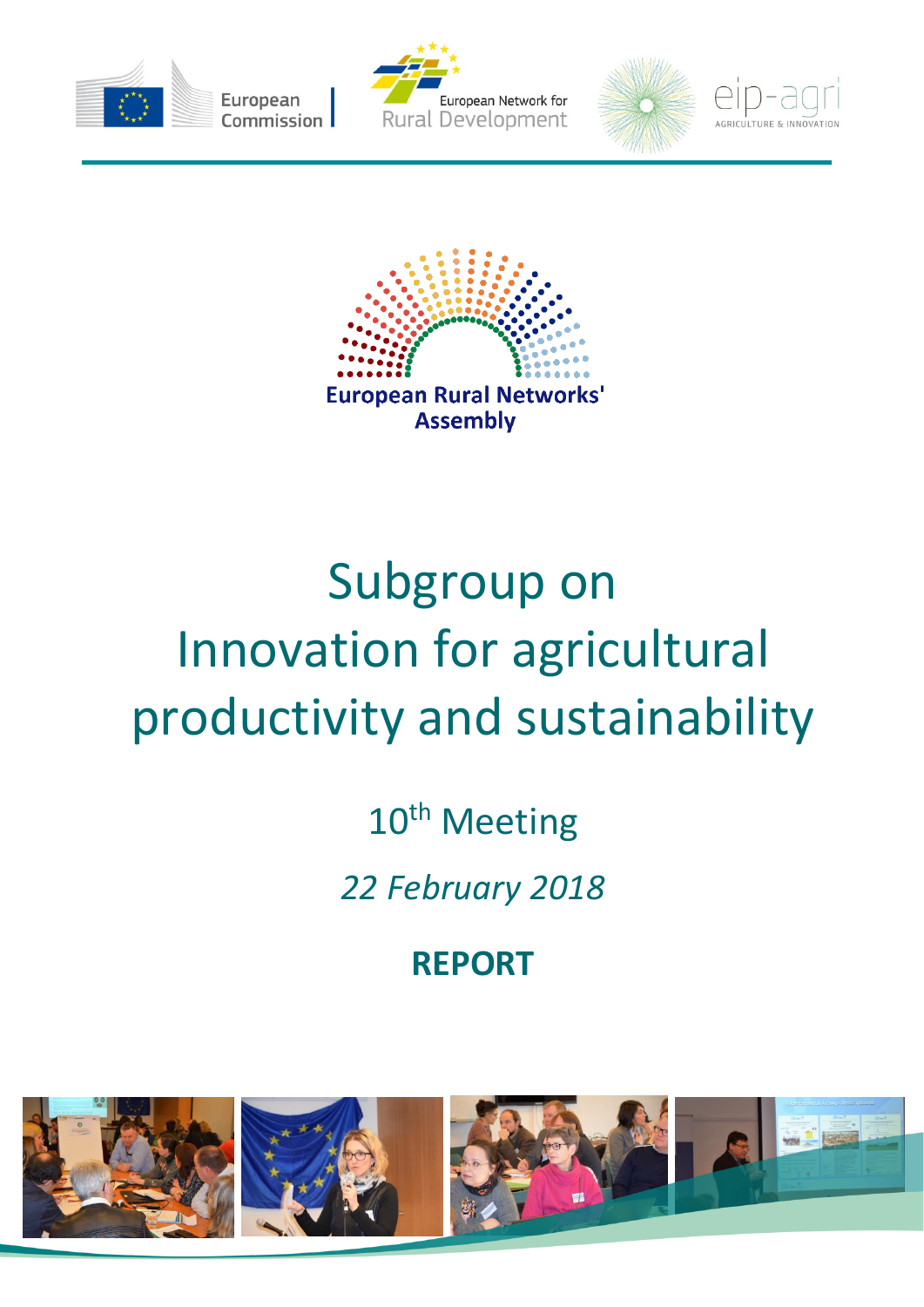

10<sup>th</sup> Meeting of the Subgroup on Innovation **22 February 2018 - report**

### **Introduction**

The Subgroup on Innovation met for the tenth time in Brussels on 22 February 2018. The **meeting's agenda** [\[link\]](https://ec.europa.eu/eip/agriculture/sites/agri-eip/files/field_event_attachments/sgi10_final_agenda.pdf) covered four topics:

- I. Work programme of the EIP-AGRI network, with special focus on the first half of 2018
- II. Improving the connection among Operational Groups (OGs) at EU level
- III. Evaluation of innovation in Rural Development Programmes (RDPs) and assessment of agricultural innovation in general
- IV. Results of the self-assessment of the EU Rural Networks and relevance for the EIP-AGRI network

## **Session I – Ready, steady, go: launching new EIP-AGRI networking activities for 2018**

Koen Desimpelaere (EIP-AGRI Service Point) presented the **state of play of EIP-AGRI activities** [\[link\]](https://ec.europa.eu/eip/agriculture/sites/agri-eip/files/field_event_attachments/sgi10_pres1_eip-agri_priorities_for_2018_desimpelaere.pdf).

Three speakers provided information on the launch of **calls for experts for three new Focus Groups (FGs)**:

- FG 29 "New feed for pigs and poultry" (Remco Schreuder, Service Point)
- FG 30 "Protecting fruit production from frost damage" (Sirpa Karjalainen, DG AGRI)
- FG 31 "Reducing food loss on the farm" (Antonella Zona, DG AGRI)

It was announced that all three calls were going to be launched in the week of 26 February and will close on 3 April 2018. [\[link to the three presentations\]](https://ec.europa.eu/eip/agriculture/sites/agri-eip/files/field_event_attachments/sgi10_pres2_new_focus_groups_launch_call_for_experts_schreuder_karjalainen_zona.pdf)

A round of questions and comments on the calls followed:

- Q on FG 31: Will both phases of before and after harvest be considered? A: Only losses till farm gate are considered.
- A Thematic Network with a similar topic as FG 31 has started recently and it is suggested to cooperate.
- Q on FG 31: Will the use of by-products for feed be considered? A: Yes.
- The suggestion was raised to keep an eye on the connection between the topics of FG 29 and FG 31.

Anikó Seregélyi (DG AGRI) informed about the preparation of the Workshop "Connecting innovative projects: water & agriculture"

- The workshop will take place on 30-31 May 2018 in Almeria, Spain
- The format of the workshop will be 1,5 days (with field visit)





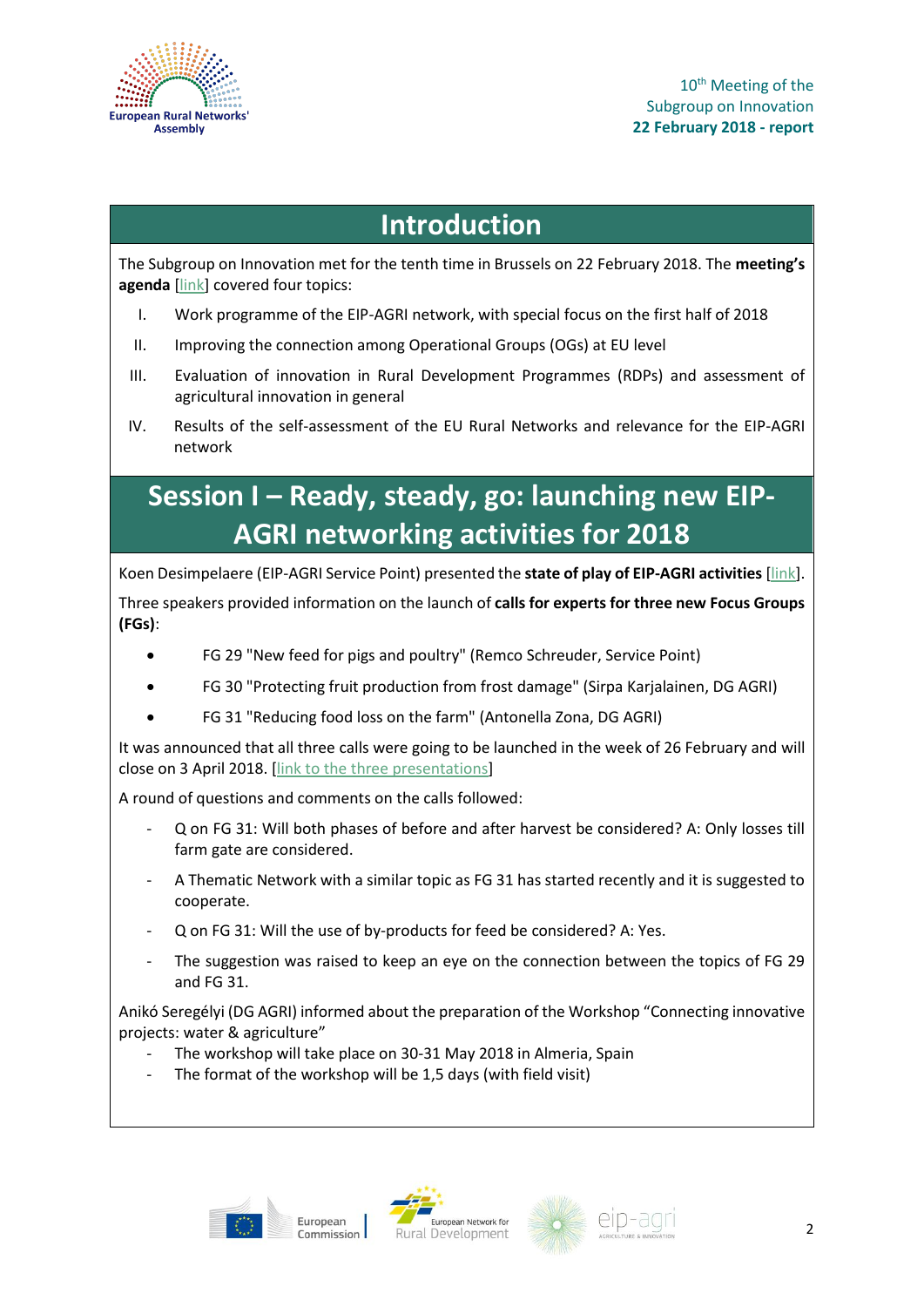

- Participants: 80 participants by invitation, composed of OGs, H2020 Multi-actor projects, Thematic Networks. Furthermore it is intended to involve relevant LIFE projects and Action Groups / projects of the EIP Water. FG members of Water and agriculture, Managing Authorities and / or NRNs linked to the OGs will also be among the participants.
- State of play preparation: The first screening on potential water related projects has been done. The next step will be to match the projects having as core group the Operational Groups. The save the date message will be sent to OGs and will inform relevant MAs and NRNs on 6 March 2018.

The draft agenda will be published in the coming weeks [on the event website.](https://ec.europa.eu/eip/agriculture/event/eip-agri-workshop-connecting-innovative-projects)

Fabio Cossu (DG AGRI) informed about the preparation of two activities in the context of communicating the digital transformation in agriculture [\[link\]](https://ec.europa.eu/eip/agriculture/sites/agri-eip/files/field_event_attachments/sgi10_pres3_communicating_digital_transformation_in_agriculture_cossu.pdf):

- the workshop "Enabling farmers for the digital age: the role of AKIS", to be held in Latvia on 26-27 April 2018;
- building a "digital toolbox in the form of a web-based repository of examples of tools (case studies, fiches,..) projects, templates, etc. based on available information

A round of questions and comments on the activities followed:

- In Hungary, there will not be any OGs in the near future. For the first Workshop on water it was possible to appoint someone who is a member of a potential OG. It would be good if this could be done again for the next workshop.
- It would be very helpful if a title in English could be made available for all OGs (aside from the title in national languages).

## **Session II – Improving OG connection and upscaling their results**

Rob Peters (DG AGRI) introduced the topic, mentioning that DG AGRI is aware of approximately 500 active OGs so far. More than 3000 OGs are planned by 2020. One of the key tasks for the network is to create a platform where OGs and other innovation actors can be connected in order to upscale the results of their projects and to foster a thriving innovation ecosystem in agriculture at the European level.

Fabio Cossu explained that the EIP-AGRI website contains a map on approved OGs in Europe (which currently holds 300 OGs). There are two ways to access an overview of these OGs on the EIP-AGRI homepage:

- Via the "meeting point" / " search interesting projects" [[link\]](https://ec.europa.eu/eip/agriculture/en/find-connect/projects?title=&field_proj_funding_source_list=0&search_api_views_fulltext=)
- Via "My-EIP-AGRI" / "Operational Groups" [\[link\]](https://ec.europa.eu/eip/agriculture/en/my-eip-agri/operational-groups)

Several members of the Subgroup welcomed the new information available on the website.

- Francesca Bampa, Scientific Project Administrator of LANDMARK presented the experience gained on creating connections between a Horizon 2020 Multi-actor project with OGs [\[link\]](https://ec.europa.eu/eip/agriculture/sites/agri-eip/files/field_event_attachments/sgi10_pres5_landmark_teams_up_with_eip-agri_operational_groups_bampa.pdf)
- Started in 2015; lasts for 54 months; 5 countries, 32 workshops;





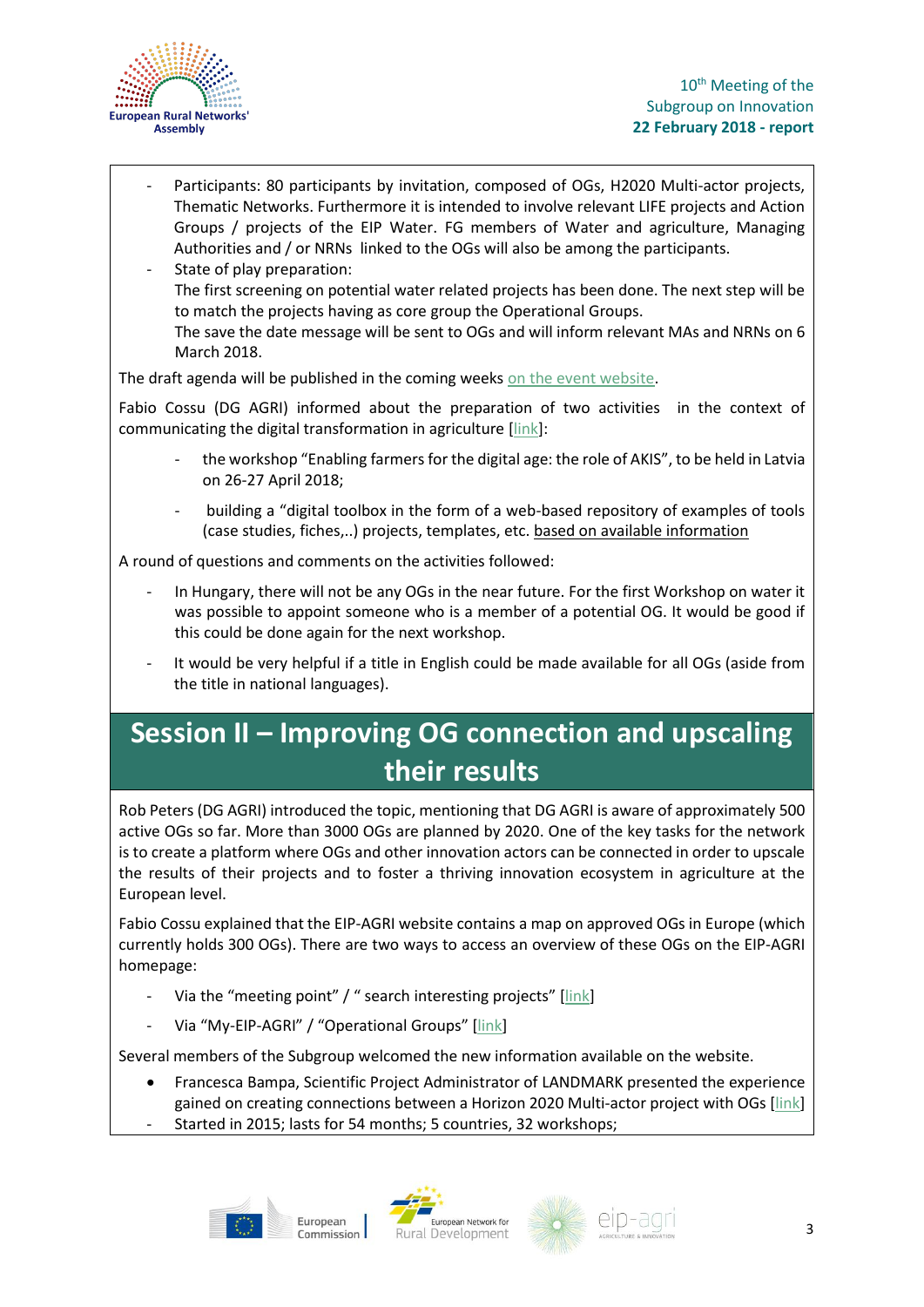

- Focus on soil functions, has developed a soil navigator (on farm level); there will be a call for farmers who would like to evaluate the soil navigator.
- In March, a report will be published on participants' needs.
- Ray Keatinge, Head of R&D, presented the experience of EuroDairy, a Horizon 2020 Thematic Network () [\[link\]](https://ec.europa.eu/eip/agriculture/sites/agri-eip/files/field_event_attachments/sgi10_pres6_the_eurodairy_thematic_network_keatinge.pdf)
- Started in 2016, ends in 2019; with aim to improve sustainability; scope is to link with 40 OGs (early ones from the UK and NL (not official ones), official ones, independent ones (not official)
- Plans to have a workshop on water
- Offer to farmers: support to make an application, knowledge exchange, share intelligence, inspiration

Based on the information collected before the meeting, many activities connecting OGs took place recently: 19 members of the Subgroup were involved in or aware of such activities in 10 Member States (MS). Workshops are the predominant type of connecting activity, followed by cross-visits and Focus Groups. Participants include OGs, NRNs, MAs, H2020 projects (MAP), farmers, advisers, Innovation Support Services, producers' organisations, researchers, teachers and the EIP-AGRI Service Point [\[link\]](https://ec.europa.eu/eip/agriculture/sites/agri-eip/files/field_event_attachments/sgi10_pres4_introduction_og_connection_peters.pdf).

Several members of the Subgroup gave flash presentations about recent and ongoing activities aiming at connecting Operational Groups with other OGs or with H2020 Multi-actor projects":

- Exchange on OGs between Austria and Germany (Mirjam Linninger, Austrian NRN) Informal day with 7 OGs from AT and three from DE, aimed at getting informal feedback to the ministry. Focus was on implementation of call system and it included a fieldtrip, speed dating, flipcharts, informal dinner
- Events organised by the NRN in Germany (National Rural Network Unit/ DVS/ Natascha Orthen)

Had a first meeting in 2016, a second one on 5-6 March 2018 and included results from Bundeslander (MA and OG and information facilitator presenting), a market place (posters, >60) and tables with themes

- Mapping synergies between all agroforestry OGs (EURAF/ Nuria Ferreiro Dominguez) Has started a Thematic Network on forestry, to establish connections between Multi-actor projects and OGs – creating an interactive map with all forestry OGs
- Meeting event for all OGs in Finland, by NRN and MA (Leena Anttila/ Ministry of agriculture and forestry)

Had a meeting in January, with national RN and MA. Asked OG if they were interested, and 7 out of 8 came. Aim was to get to know more about the challenges, so that MA can create support system. Estonian colleagues joined, to introduce call for cross-border cooperation.

- Opening of call in Slovenia (Chamber of agriculture and forestry/ Anton Jagodic) Call has opened and will close on 25 May. Two big promotional events have taken place, to bring together researchers, farmers, advisers to talk about problems that should be solved in different sectors.
- Closing of call in Estonia (Ministry of Rural Affairs/ Helena Pärenson) Budget for 2 to 3 projects. Four applications have been submitted, Threshold: certain amount of points have to be reached. Results out in June 2018. Partners from Finland and Italy.





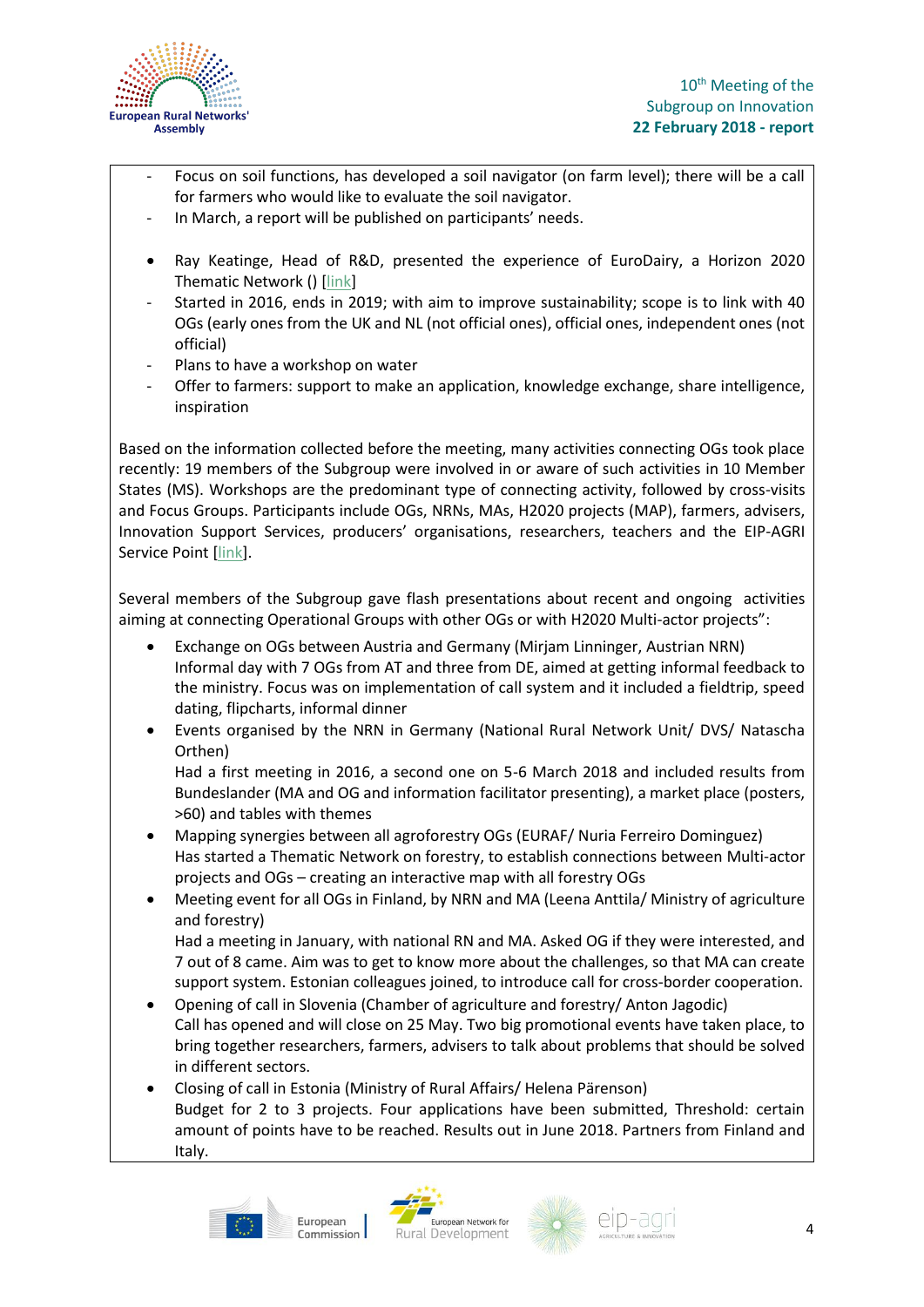

## **Continuation of Session II – Improving OG connection and upscaling their results**

- Inge Van Oost (DG AGRI) gave a presentation about the synergies between OGs and Horizon 2020 Multi-Actor Projects, including Thematic Networks [\[link\]](https://ec.europa.eu/eip/agriculture/sites/agri-eip/files/field_event_attachments/sgi10_pres7_improving_og_connections_van_oost.pdf)
- Margarida Ambar (EIP-AGRI Service Point) informed about a study on OGs [\[link\]](https://ec.europa.eu/eip/agriculture/sites/agri-eip/files/field_event_attachments/sgi10_pres8_og_assessment_2018_ambar.pdf)
- The tender has been launched and one applicant has already been chosen. Margarida introduced the external expert that will do the study (IDEA Consult/ Steven Knotter)
- The report is planned to be finalised in November 2018

An interactive session followed with the objective to discuss ideas for improving the connection among Operational Groups at EU level. The results are summarised in **Annex 1**.

Concluding the session, Rob Peters highlighted that the construction of the database and the study on OGs are important steps for developing an exchange platform for OGs; this platform would provide contacts and information, to allow for exchange on themes between OGs in a region, a country and across borders. He reminded everyone that current RDPs allow for the budgeting of exchange activities. The future CAP aims at introducing a new delivering model, giving Member States more flexibility to organise their programmes in order to achieve common targets and objectives. More attention to knowledge transfer and innovation is to be expected; this will not be imposed top-down, but will come from bottom-up.

#### **Session III - Evaluating innovation**

Hannes Wimmer, Team Leader at the European Evaluation Helpdesk for Rural Development presented the guidelines on evaluating innovation in RDPs . [\[link\]](https://ec.europa.eu/eip/agriculture/sites/agri-eip/files/field_event_attachments/sgi10_pres9_evaluation_of_innovation_in_rdps_wimmer.pdf)

The rest of the session was dedicated to the information available to the members of the Subgroup regarding the assessment of innovation in agriculture. Based on the information collected before the meeting, several studies/research work were recently carried out and other types of activities took place on this topic: [\[link\]](https://ec.europa.eu/eip/agriculture/sites/agri-eip/files/field_event_attachments/sgi10_pres10_introduction_assessing_innovation_zona.pdf). Several members of the Subgroup informed about such studies or activities:

- Learning through ongoing evaluation in Sweden (NRN/ Nilla Nilsdotter-Linde) [\[link\]](https://ec.europa.eu/eip/agriculture/sites/agri-eip/files/field_event_attachments/sgi10_pres11_eip-agri_evaluation_in_sweden_nilsdotter.pdf)
- Study Austria 2025 Innovation (Austrian Chamber of Agriculture/ Lisa Piller) Austrian institute of economic research has published a study in August 2017. The
- methodology used is a survey among farmers, or a Community Innovation Survey, that focuses on resources, family structure, cooperation among farms. However, the outcome of the study could not be shared as thetudy can only be accessed paying a fee.
- Self-assessment for OGs in Germany (National Rural Network Unit/ DVS/ Natascha Orthen) Innovation broker has a checklist that OGs can use, to see if how they work will lead to a successful project.
- University developed an approach in Lithuania (Rasa Pakeltiene/ Aleksandras Stulginskis university (ASU))





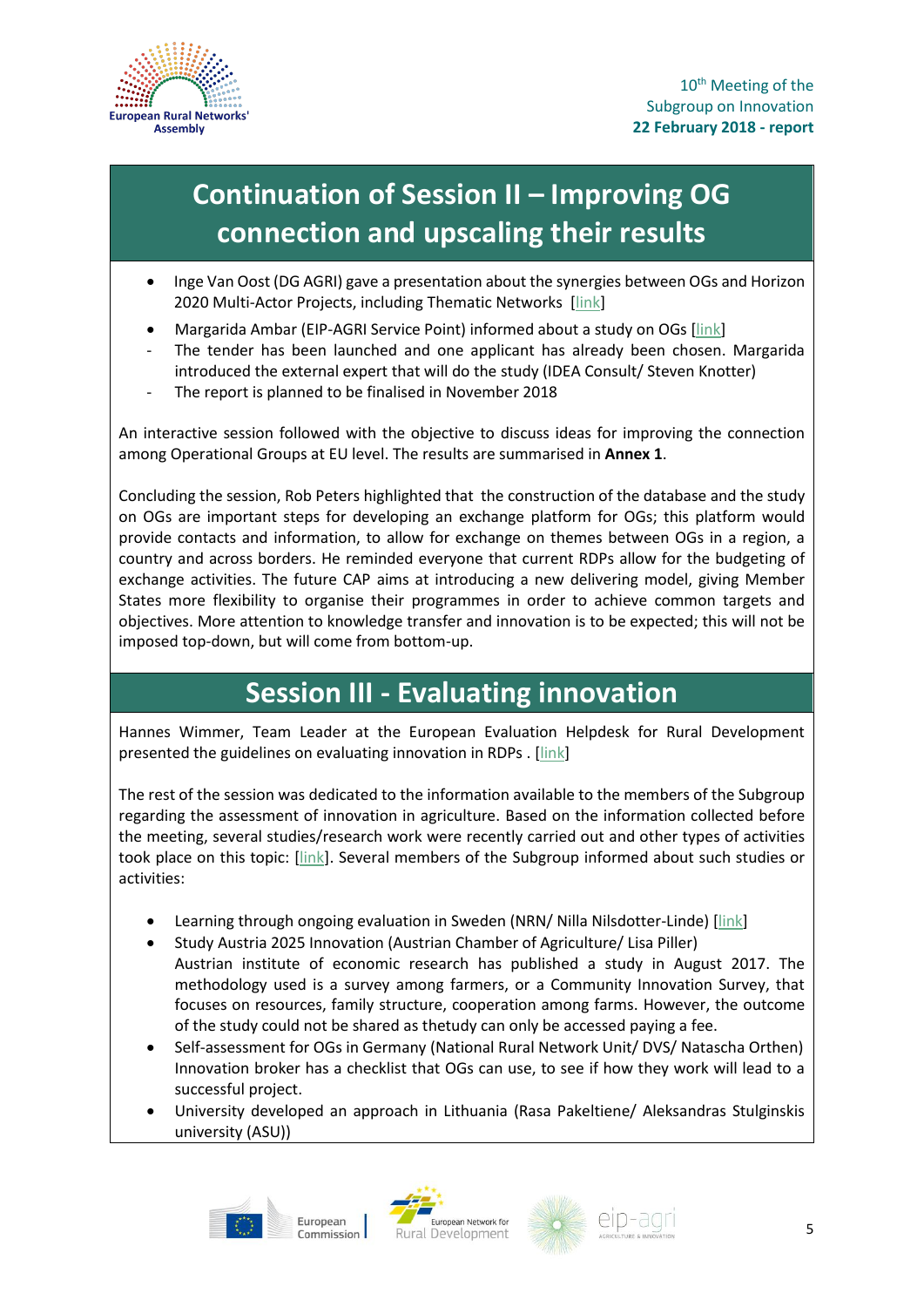

National payment agency has used a 'three stages methodology' to assess the efficiency of OGs

At the end of the session Steven Knotter (IDEA Consult) introduced the ongoing AGROPOL project aiming to make a blueprint for cross-border cooperation in agriculture. It deals with issues like how to set up a partnership, how to include the value chain perspective. He invited members to provide feedback.

#### **Session IV – Can we do better?**

Antonella Zona and Koen Desimpelaere presented the results of the self-assessment of the EU Rural Networks, specifically focusing on recommendations for EIP-AGRI. [\[link\]](https://ec.europa.eu/eip/agriculture/sites/agri-eip/files/field_event_attachments/sgi10_pres12_results_self-assessment_eu_rural_networks_zona_desimpelaere_ambar.pdf)

Findings were in general positive; a majority of those involved in the self-assessment consider that the EIP-AGRI network is succeeding in establishing a dialogue between farmers and the research community.

Main suggestions for the future aim at strengthening the link between European and national networking activities (e.g. activities on similar topics), improving cooperation between the two EU Rural Networks and taking better care of the follow-up of activities.

#### **Next steps and closing**

Alberto D'Avino closed the meeting by listing the networking activities planned until the end of June 2018 [\[link\]](https://ec.europa.eu/eip/agriculture/sites/agri-eip/files/field_event_attachments/sgi10_pres13_network_activities_2018_davino.pdf). The next meeting of the Subgroup on Innovation will take place on **Tuesday 5 June 2018** in Brussels.



**The detailed agenda of the meeting and all presentations can be foun[d on the EIP-AGRI website.](https://ec.europa.eu/eip/agriculture/en/event/10th-meeting-permanent-subgroup-innovation)**







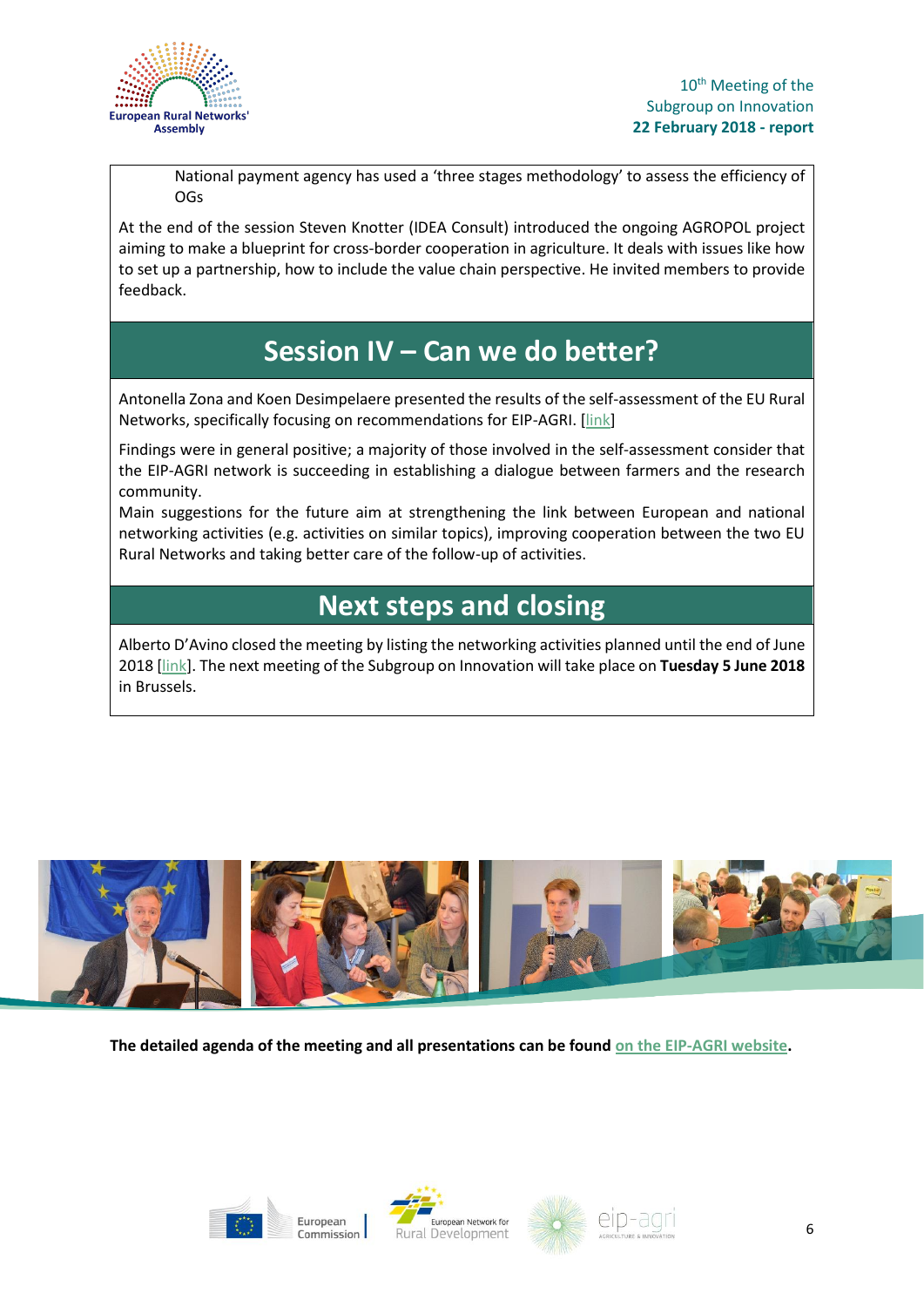

## Annex 1 – Harvesting from Session II – "Improving OG connection and upscaling their results"

Five questions were discussed during the breakout session. The main conclusions are reported below.

#### **1. What are the reasons why OGs should cooperate from their point of view? What's in it for them?**

There are good reasons why Operational Groups want to cooperate with others:

- 1. **To broaden their knowledge**: they can learn from other methodologies on how to run an Operational Group, they can improve their own project, they can discover alternatives on the content, learn to conform better. It can help them not to start from scratch. It avoids duplication.
- 2. **To set up other/new projects**: They can find new partners and broaden their financial base. Some follow-up activities might be needed after the finalisation of an Operational Group based on the outcomes of the closed Operational Group (e.g. a follow-up activity could be: how to bring a developed product or tool to the market).
- 3. **Dissemination of results or outputs**: Operational Groups might have an interest in disseminating their output, especially if they have created a product or tool. Dissemination can attract other Operational Groups.
- 4. **Intrinsic motivation**: Operational Groups can be proud of the results and they have nothing to lose.
- **2. What are practical obstacles that keep OGs from cooperating with others outside the OG? How would you tackle the obstacles?**
	- 1. **Lack of time and awareness**: particularly when preparing the application, partners are very focused on their internal project issues and, therefore, such kind of activity is frequently left out at that moment
	- 2. **Additional costs are an issue**: when preparing the application it is hard to predict the precise cost of travels or meetings that are going to take place sometime ahead (can be years); it is possible to change the initial budget, but it's difficult – anyway, it's a limitation; but, if these costs are not included from the start, in the application, then it's even more difficult; therefore, there's the need for some level of flexibility from MAs, PAs and also from EU auditors
	- 3. **Lack of easy access to info** with contacts and content on relevant projects / experts
	- 4. **Personal skills**: the coordinator of the OG project (and partners) is not always a networker; doesn't have the skills, nor the knowledge and is not aware or sensitive to the benefits of this type of activity

#### **3. What are external incentives (stimulants) for cooperation for OGs? How can cooperation between OGs be stimulated?**

- 1. **Money**
	- a. To support cross-border cooperation, or even a call for a cross-border OG. This can be done on MS level or in agreement with different MS



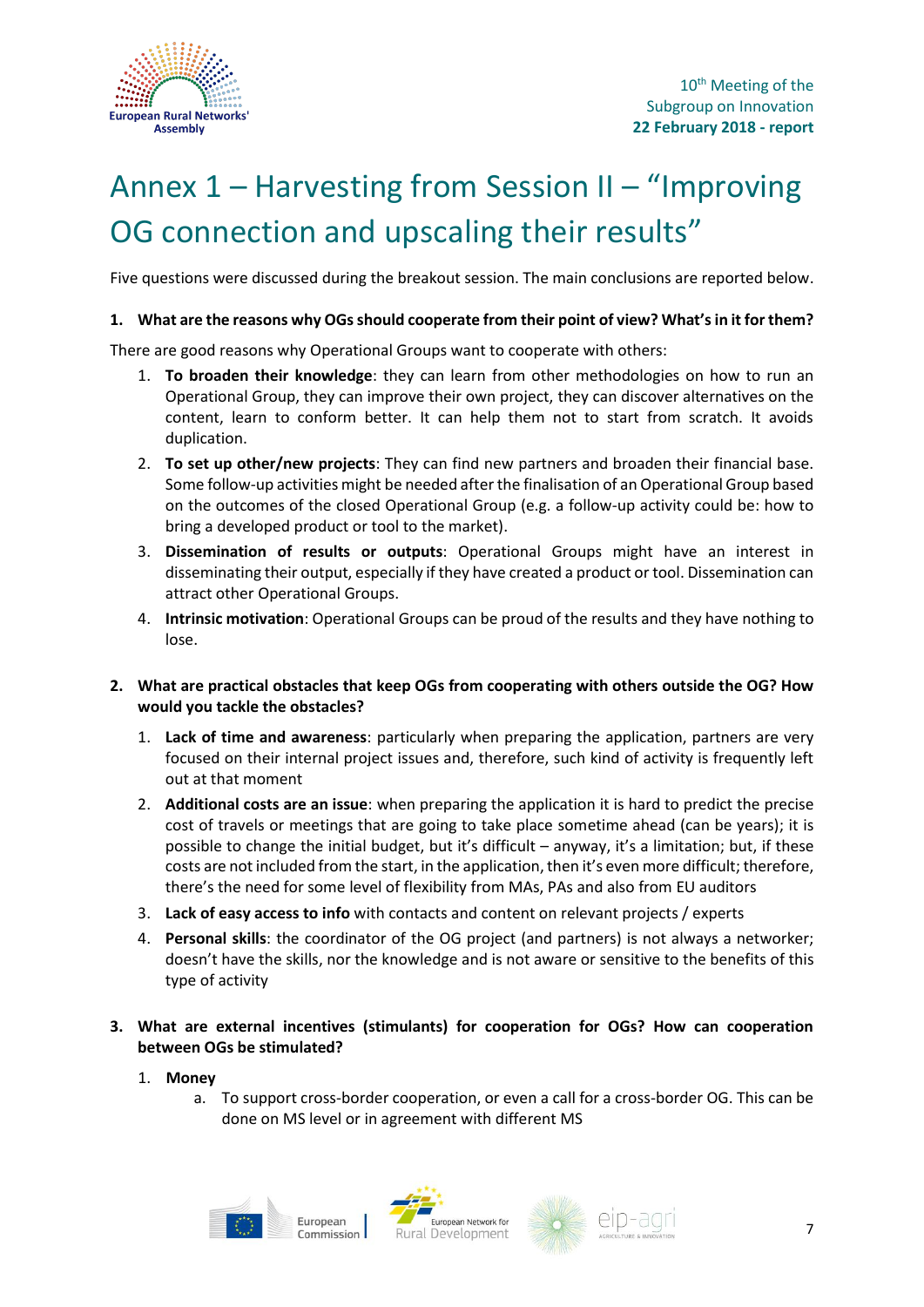

10<sup>th</sup> Meeting of the Subgroup on Innovation **22 February 2018 - report**

- b. Cross-visits, like "Erasmus for OG". As mentioned when discussing Q4, a measure in the current RDP gives support for these exchange visits.
- 2. Not really an external incentive but reach out for **intrinsic motivation** of the OG participants.
	- i. Willingness of OG' partcipants to communicate, take a look outside their own farm or business, meet colleagues and learn.
	- ii. OG participants are proud of their achievement, which they want to share with others.
	- b. Tailored process
		- i. Invest in people
		- ii. Involving people
		- iii. Process in the long run to establish connections
		- iv. Different kinds of events, building on one another
	- c. Communication is key!
		- i. Webinars
		- ii. Farmers weekly (paper press)
		- iii. Farm visits
		- iv. Feedback
	- d. Networking events
		- i. Project leaders meeting (example SWE, EST)
		- ii. Between OG (DE/AU; PT summit) Give the floor to establish cooperation
		- iii. Face-to-face (and not Facebook)

#### **4. How do NRN / MA support cooperation among OGs? What else can they do?**

What works well and needs to be continued:

- 1. Keeping a database of OGs. It should be public and allow for thematic groupings
- 2. Organising meetings with exiting OGs and potential future OGs
- 3. Website to disseminate innovation projects
- 4. National and regional Focus Groups
- 5. Platforms for innovation actors to interact
- 6. Keeping a database for brokers (CZ)
- 7. Permanent working group on innovation (ES)
- 8. Competence centres like in Portugal (PT)

#### Ideas for future improvement:

- 1. Use RDP funding for knowledge exchange
- 2. Cross-border / cross-regional linking of OGs
- 3. NRN additional funding to bring OGs together
- 4. Enable an innovation environment for exchange of ideas
- 5. More information for existing OGs about how they could cooperate
- 6. Use other instruments, like Erasmus